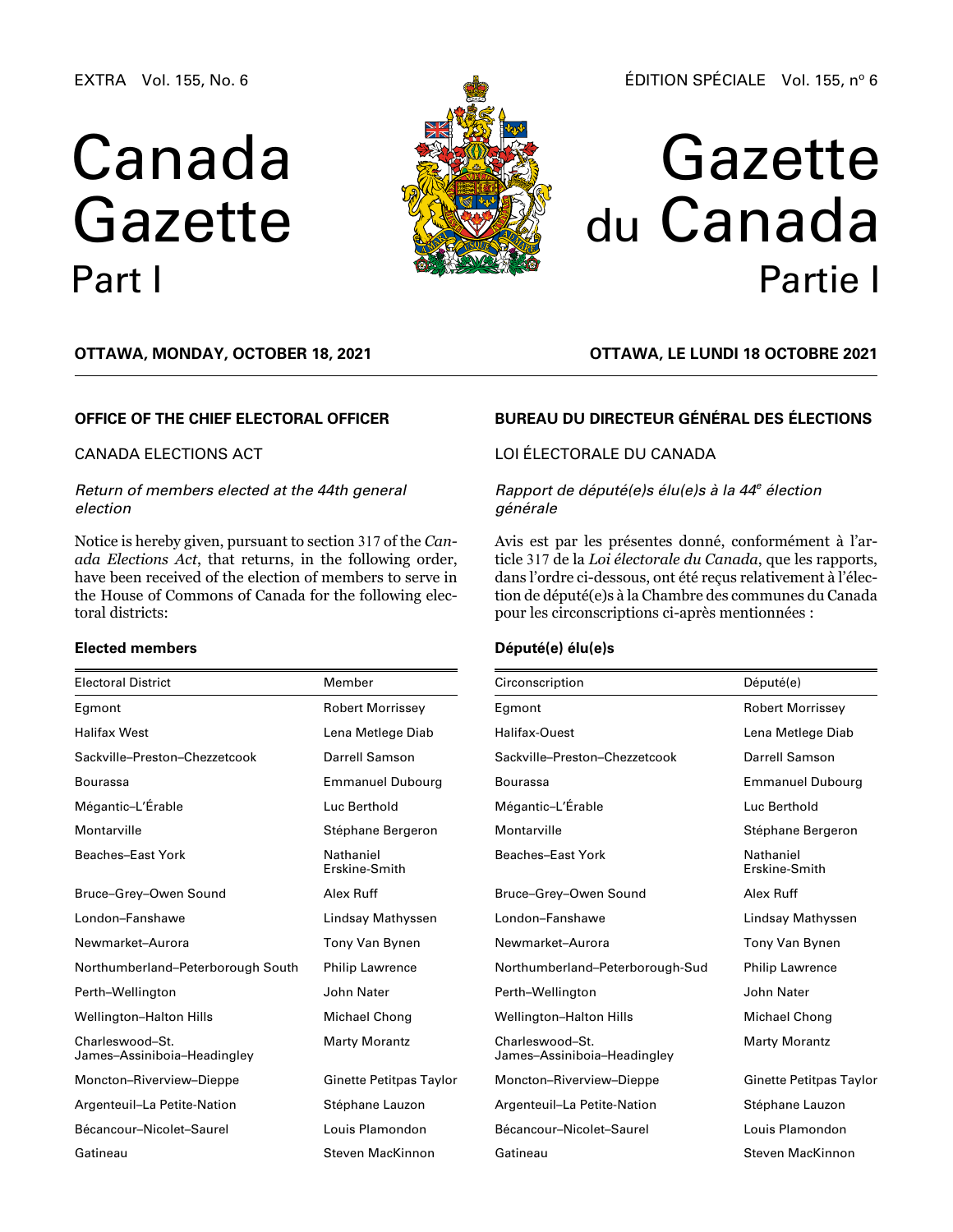| <b>Electoral District</b>              | Member                         | Circonscription                        | Député(e)                      |
|----------------------------------------|--------------------------------|----------------------------------------|--------------------------------|
| Hochelaga                              | Soraya Martinez<br>Ferrada     | Hochelaga                              | Soraya Martinez<br>Ferrada     |
| Laurentides-Labelle                    | Marie-Hélène<br>Gaudreau       | Laurentides-Labelle                    | Marie-Hélène<br>Gaudreau       |
| Laurier-Sainte-Marie                   | Steven Guilbeault              | Laurier-Sainte-Marie                   | Steven Guilbeault              |
| Louis-Hébert                           | Joël Lightbound                | Louis-Hébert                           | Joël Lightbound                |
| Mont-Royal                             | Anthony Housefather            | Mont-Royal                             | Anthony Housefather            |
| Notre-Dame-de-Grâce-Westmount          | <b>Marc Garneau</b>            | Notre-Dame-de-Grâce-Westmount          | Marc Garneau                   |
| Pierrefonds-Dollard                    | Sameer Zuberi                  | Pierrefonds-Dollard                    | Sameer Zuberi                  |
| Pontiac                                | Sophie Chatel                  | Pontiac                                | Sophie Chatel                  |
| Repentigny                             | Monique Pauzé                  | Repentigny                             | Monique Pauzé                  |
| Marc-Aurèle-Fortin                     | <b>Yves Robillard</b>          | Marc-Aurèle-Fortin                     | <b>Yves Robillard</b>          |
| Saint-Jean                             | <b>Christine Normandin</b>     | Saint-Jean                             | <b>Christine Normandin</b>     |
| Saint-Maurice-Champlain                | François-Philippe<br>Champagne | Saint-Maurice-Champlain                | François-Philippe<br>Champagne |
| Salaberry-Suroît                       | Claude DeBellefeuille          | Salaberry-Suroît                       | Claude DeBellefeuille          |
| Vimy                                   | <b>Annie Koutrakis</b>         | Vimy                                   | <b>Annie Koutrakis</b>         |
| Hamilton East-Stoney Creek             | <b>Chad Collins</b>            | Hamilton-Est-Stoney Creek              | <b>Chad Collins</b>            |
| <b>Hamilton Mountain</b>               | Lisa Hepfner                   | <b>Hamilton Mountain</b>               | Lisa Hepfner                   |
| Kitchener South-Hespeler               | <b>Valerie Bradford</b>        | Kitchener-Sud-Hespeler                 | <b>Valerie Bradford</b>        |
| Mississauga-Erin Mills                 | Igra Khalid                    | Mississauga-Erin Mills                 | Igra Khalid                    |
| Niagara Falls                          | <b>Tony Baldinelli</b>         | Niagara Falls                          | <b>Tony Baldinelli</b>         |
| Oakville North-Burlington              | Pam Damoff                     | Oakville-Nord-Burlington               | Pam Damoff                     |
| Orléans                                | Marie-France Lalonde           | Orléans                                | Marie-France Lalonde           |
| Peterborough-Kawartha                  | Michelle Ferreri               | Peterborough-Kawartha                  | Michelle Ferreri               |
| Renfrew-Nipissing-Pembroke             | <b>Cheryl Gallant</b>          | Renfrew-Nipissing-Pembroke             | <b>Cheryl Gallant</b>          |
| St. Catharines                         | <b>Chris Bittle</b>            | St. Catharines                         | <b>Chris Bittle</b>            |
| Toronto-St. Paul's                     | Carolyn Bennett                | Toronto-St. Paul's                     | Carolyn Bennett                |
| Stormont-Dundas-South Glengarry        | Eric Duncan                    | Stormont-Dundas-South Glengarry        | Eric Duncan                    |
| Vaughan-Woodbridge                     | Francesco Sorbara              | Vaughan-Woodbridge                     | Francesco Sorbara              |
| Willowdale                             | Ali Ehsassi                    | Willowdale                             | Ali Ehsassi                    |
| Windsor West                           | <b>Brian Masse</b>             | Windsor-Ouest                          | <b>Brian Masse</b>             |
| Humber River-Black Creek               | Judy Sgro                      | Humber River-Black Creek               | Judy Sgro                      |
| <b>Edmonton West</b>                   | Kelly McCauley                 | <b>Edmonton-Ouest</b>                  | <b>Kelly McCauley</b>          |
| Surrey-Newton                          | Sukh Dhaliwal                  | Surrey-Newton                          | Sukh Dhaliwal                  |
| Acadie-Bathurst                        | Serge Cormier                  | Acadie-Bathurst                        | Serge Cormier                  |
| Alfred-Pellan                          | Angelo lacono                  | Alfred-Pellan                          | Angelo lacono                  |
| Berthier-Maskinongé                    | <b>Yves Perron</b>             | Berthier-Maskinongé                    | <b>Yves Perron</b>             |
| Pierre-Boucher-Les Patriotes-Verchères | Xavier Barsalou-Duval          | Pierre-Boucher-Les Patriotes-Verchères | Xavier Barsalou-Duval          |
| Honoré-Mercier                         | Pablo Rodriguez                | Honoré-Mercier                         | Pablo Rodriguez                |
| Hull-Aylmer                            | <b>Greg Fergus</b>             | Hull-Aylmer                            | <b>Greg Fergus</b>             |
| Joliette                               | <b>Gabriel Ste-Marie</b>       | Joliette                               | <b>Gabriel Ste-Marie</b>       |
| La Pointe-de-l'Île                     | Mario Beaulieu                 | La Pointe-de-L'Île                     | Mario Beaulieu                 |